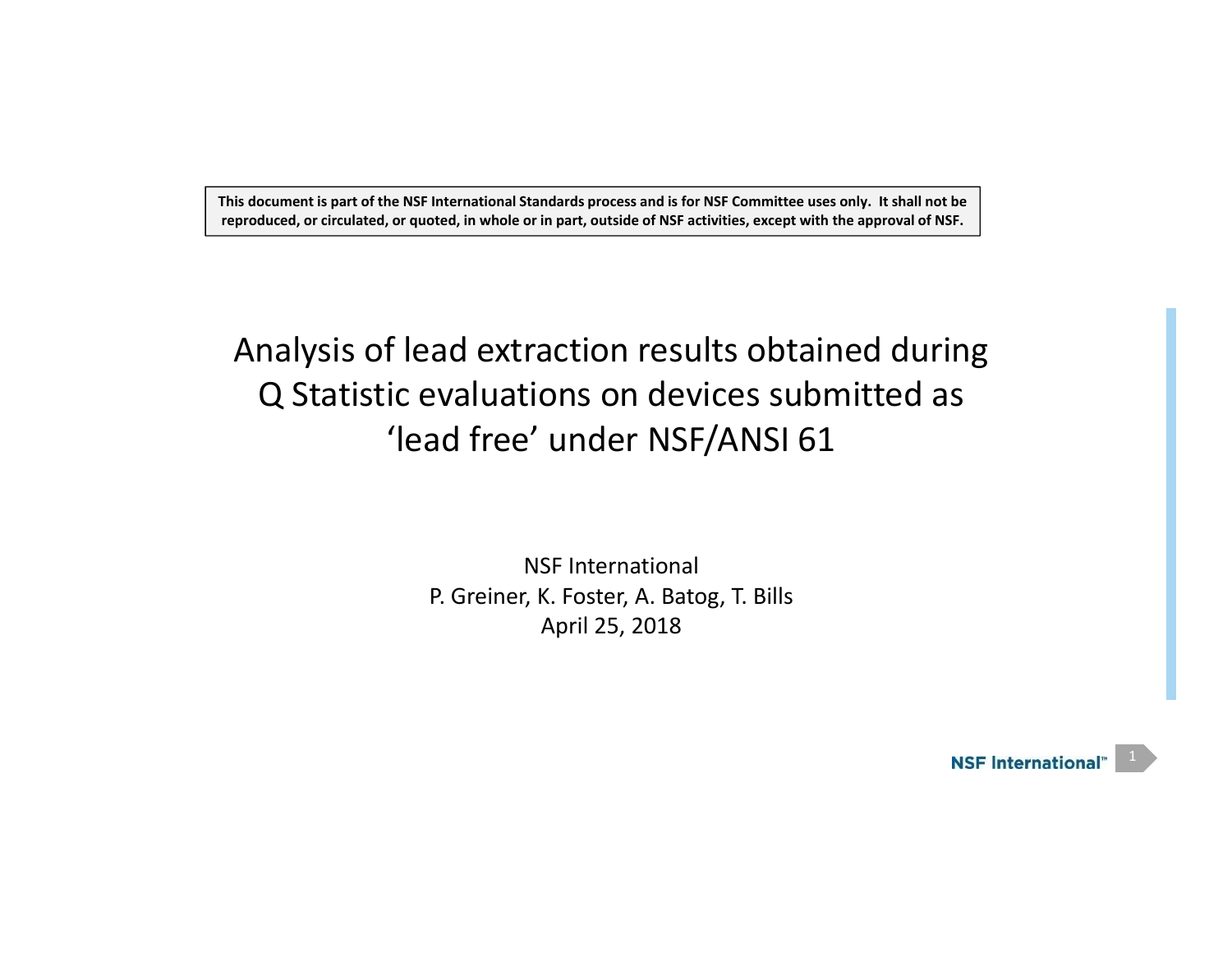# **Topics:**

- $\bullet$ • Introduction
- Overview of normal evaluations
- Re‐expressing results as ug released
- Limitations due to analytical reporting limits
- $\bullet$ Results

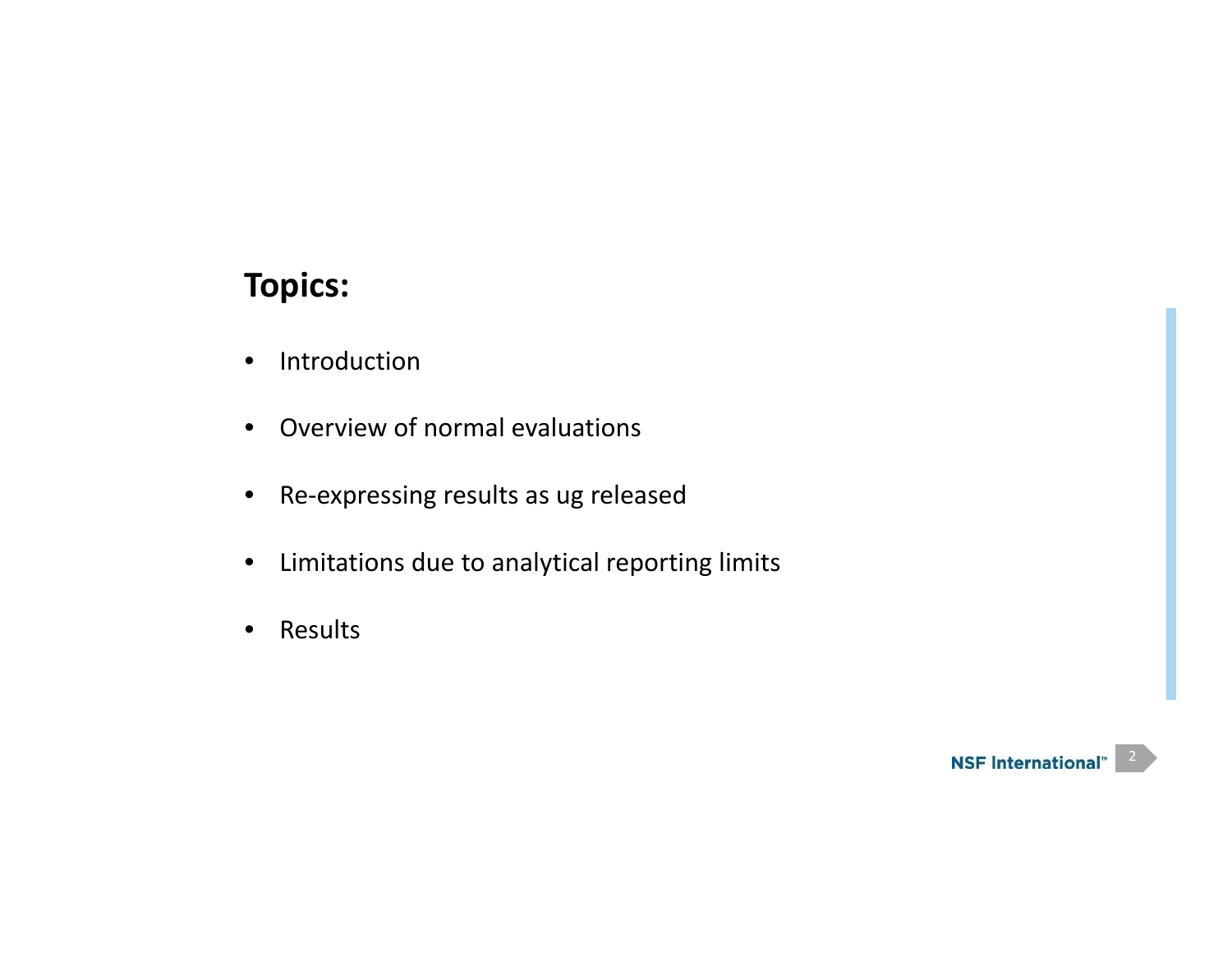## **Introduction**

The purpose of this report is to provide insight into the lead release currently observed during routine product evaluations at NSF. Analysis is provided in both the form of the standard's Q test statistic as well as the raw lead released during each of the 9 pour‐off days. The report is not intended to propose any alternate or new criterion.

Data has been collected on 692 products submitted to NSF since 2011 as 'lead free'<sup>1</sup>. Results from only select categories of product have been provided, but represents the majority of products samples submitted.

Samples failing lead content verification testing have been excluded as not to skew the characterization of the extraction performance of 'lead free' product.



 $1$  – Products with a weighted average lead content of their wetted surfaces of no more than 0.25 percent.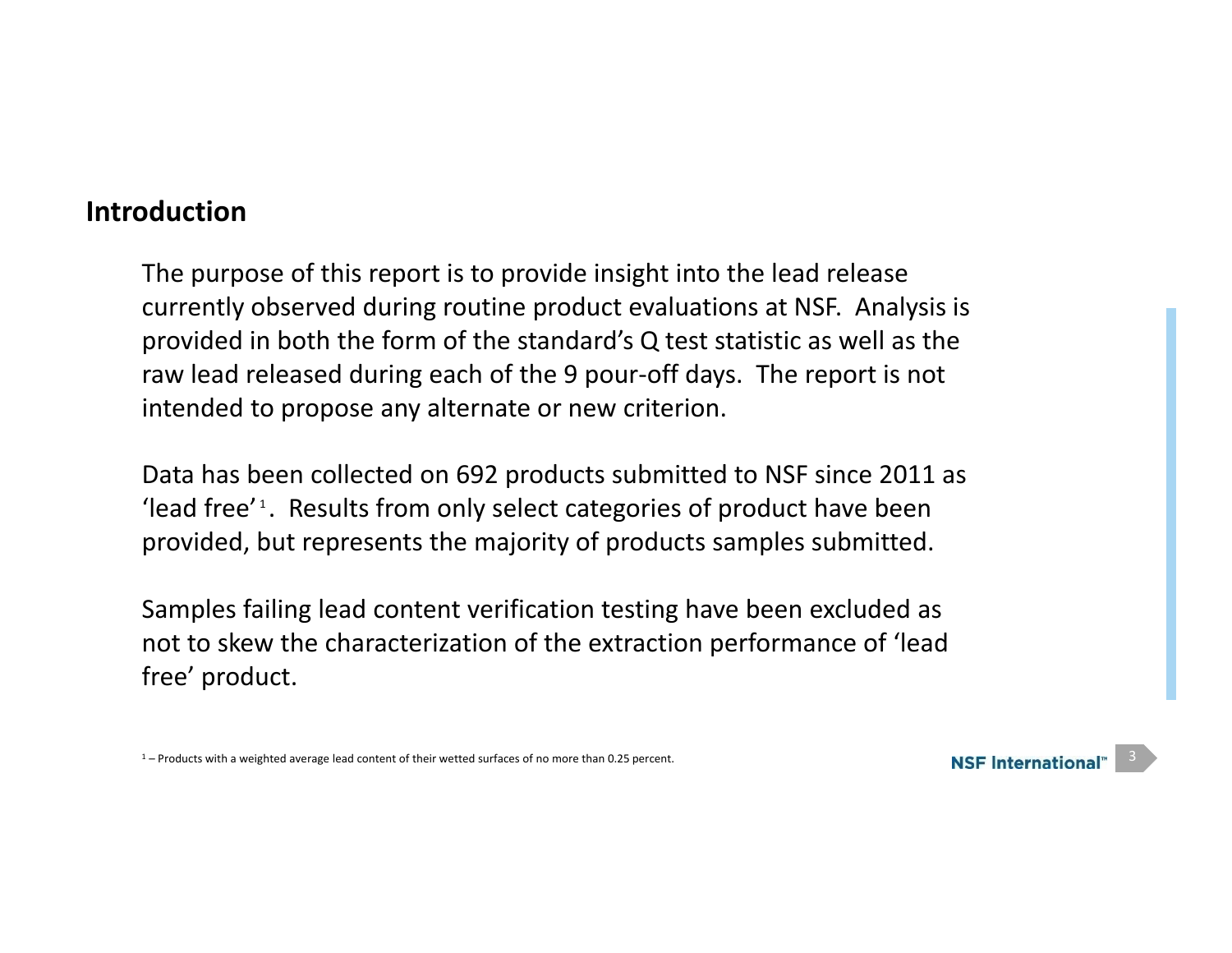- Testing is required in triplicate at <sup>a</sup> minimum
- Products are exposed to <sup>a</sup> 19‐day protocol
- Samples are taken on 9 of the overnight 16‐hr dwell periods
- $\bullet$  Lead analysis is performed on all 9 pour‐off days yielding <sup>a</sup> minimum of 27 results (9 <sup>x</sup> 3 reps minimum).
- Results are combined to 1 finding: Q test statistic
- $\bullet$  Requirement:
	- o 5 ug/L for most section 9 devices
	- o 3 ug/L for supply stops, flexible plumbing connectors, and misc. components.

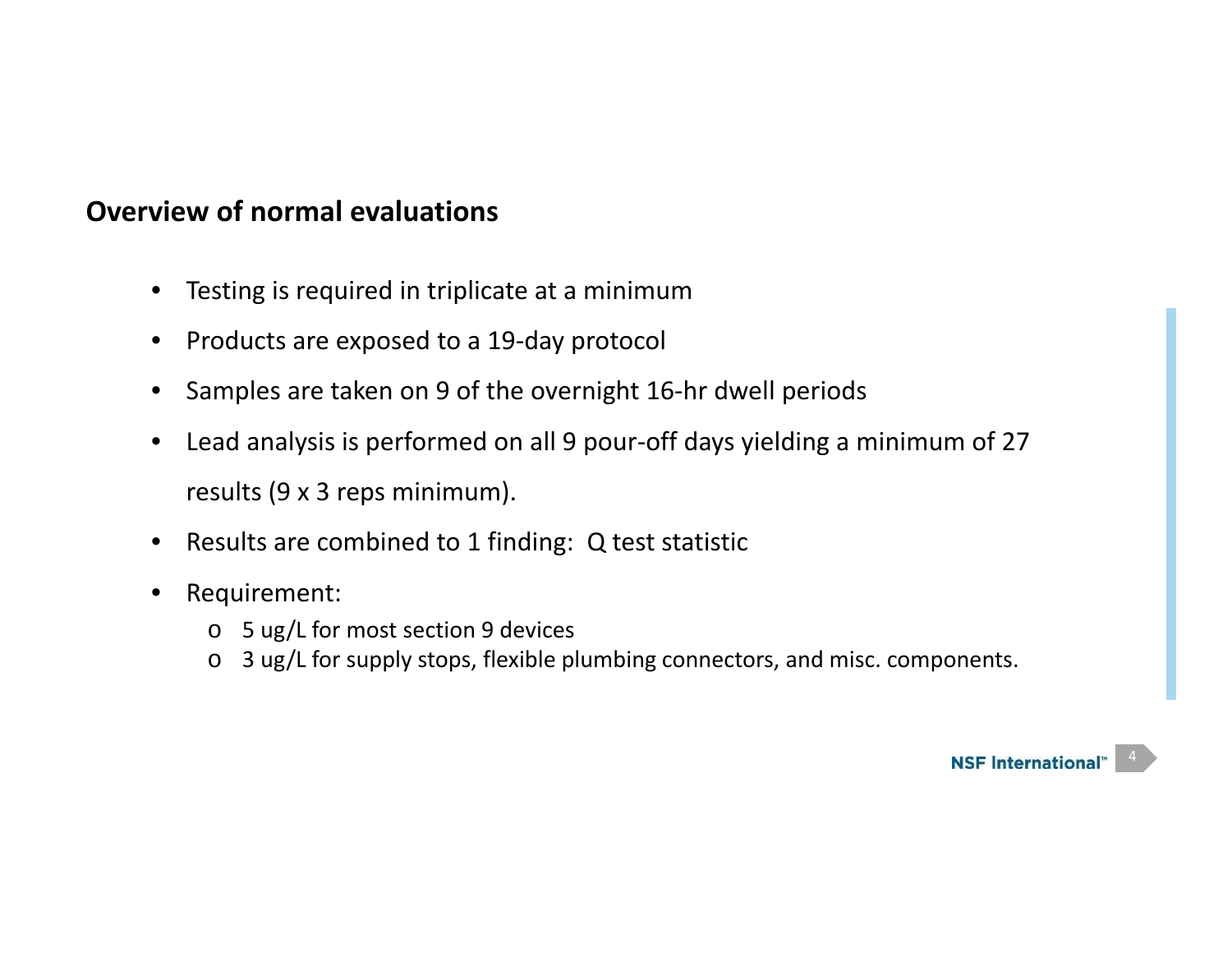

Section 9 exposure protocol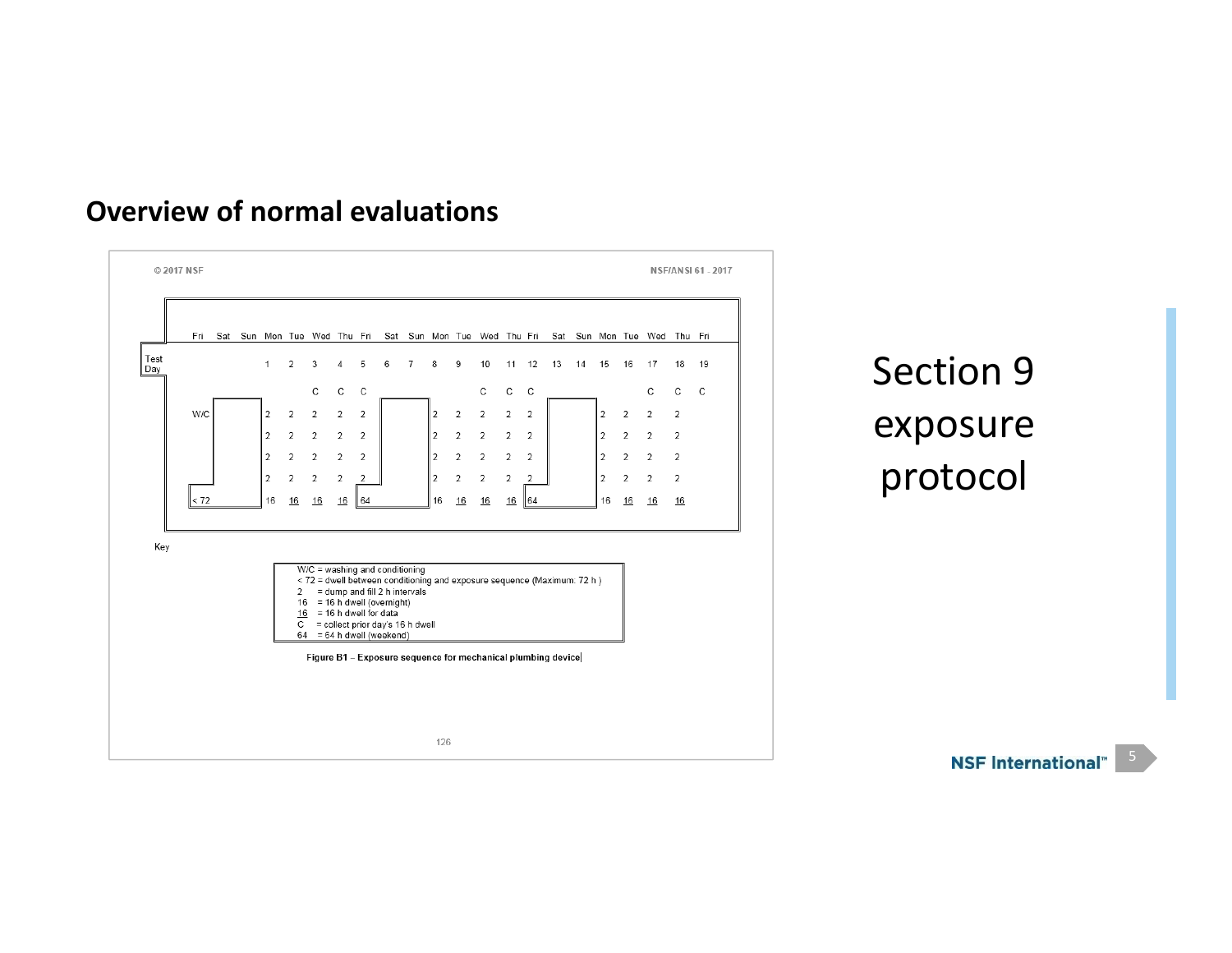#### **Normalization of lab results**

NormalizedResult =Lab Result  $*$   $\frac{SA_{F}}{SA_{L}}$   $*$   $\frac{V_{L}}{V_{F}}$   $*$   $\frac{Coll~Side~Volume}{Total~Volume}$ 

#### **B.8.9.2 Calculations**

 $D_i = e^{Y_i}$ 

$$
\quad \text{and} \quad
$$

 $Y_i =$   $\frac{(Y_{i3} + Y_{i4} + Y_{i5} + Y_{i10} + Y_{i11} + Y_{i12} + Y_{i17} + Y_{i18} + Y_{i19})}{9}$ 

Calculate the log-dosage mean of Y<sub>i</sub> and the log-dosage standard deviation of Y<sub>i</sub> for each product, where:

$$
Log - dosage mean = \frac{\sum_{i=1}^{n} Y_i}{n}
$$

and

Log-dosage standard deviation =

$$
\sqrt{\frac{\sum_{i=1}^{n} (Y_i - \overline{Y})^2}{(n-1)}}
$$

B.8.9.3 Initial test statistic

The test statistic Q shall be determined as:

 $Q = e^{\overline{Y}} \cdot e^{k_1 \cdot S}$ 

# Normalization and Q Statistic

#### NSF International™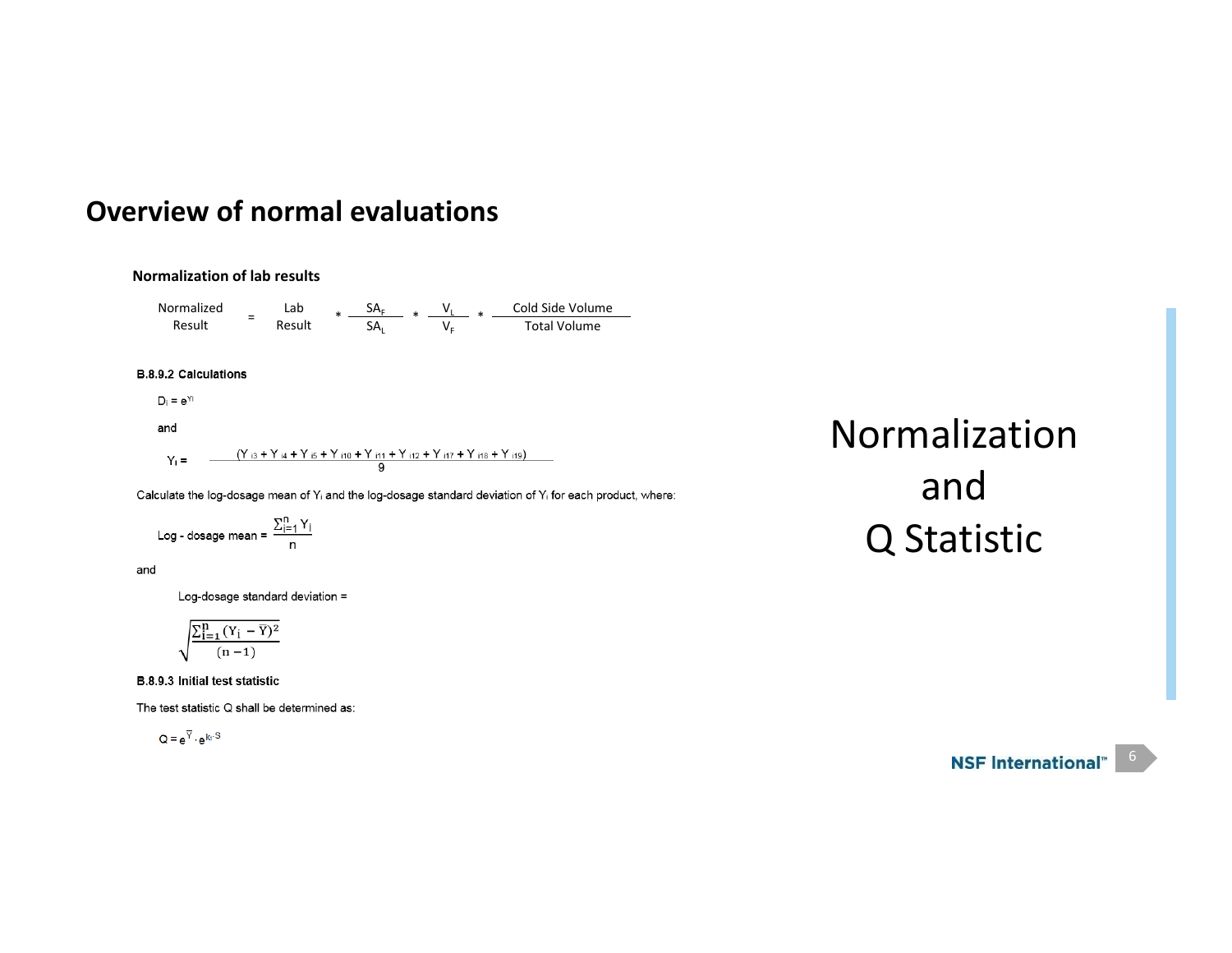# Range of Q test statistic values

| <b>Description</b>                        | $ND - 1$ | $>1 - 2$ | $>2 - 3$ | $>3 - 4$ | $>4 - 5$ | >5   |
|-------------------------------------------|----------|----------|----------|----------|----------|------|
| Faucets (507)                             | 73.0%    | 13.4%    | 6.1%     | 2.2%     | 1.4%     | 3.9% |
| <b>Flexible Plumbing Connectors (117)</b> | 86.3%    | 9.4%     | 2.6%     | 1.7%     |          |      |
| Small Valves (68)                         | 98.5%    | 1.5%     |          |          |          |      |

| <b>Description</b>                        | $ND - 0.5$ | $>0.5 - 1$ >1 - 2 |      | $>2 - 3$ | >3   |
|-------------------------------------------|------------|-------------------|------|----------|------|
| <b>Flexible Plumbing Connectors (117)</b> | 71.8%      | 14.5%             | 9.4% | 2.6%     | 1.7% |
| Small Valves (68)                         | 92.6%      | 5.9%              | 1.5% |          |      |

**NSF International**"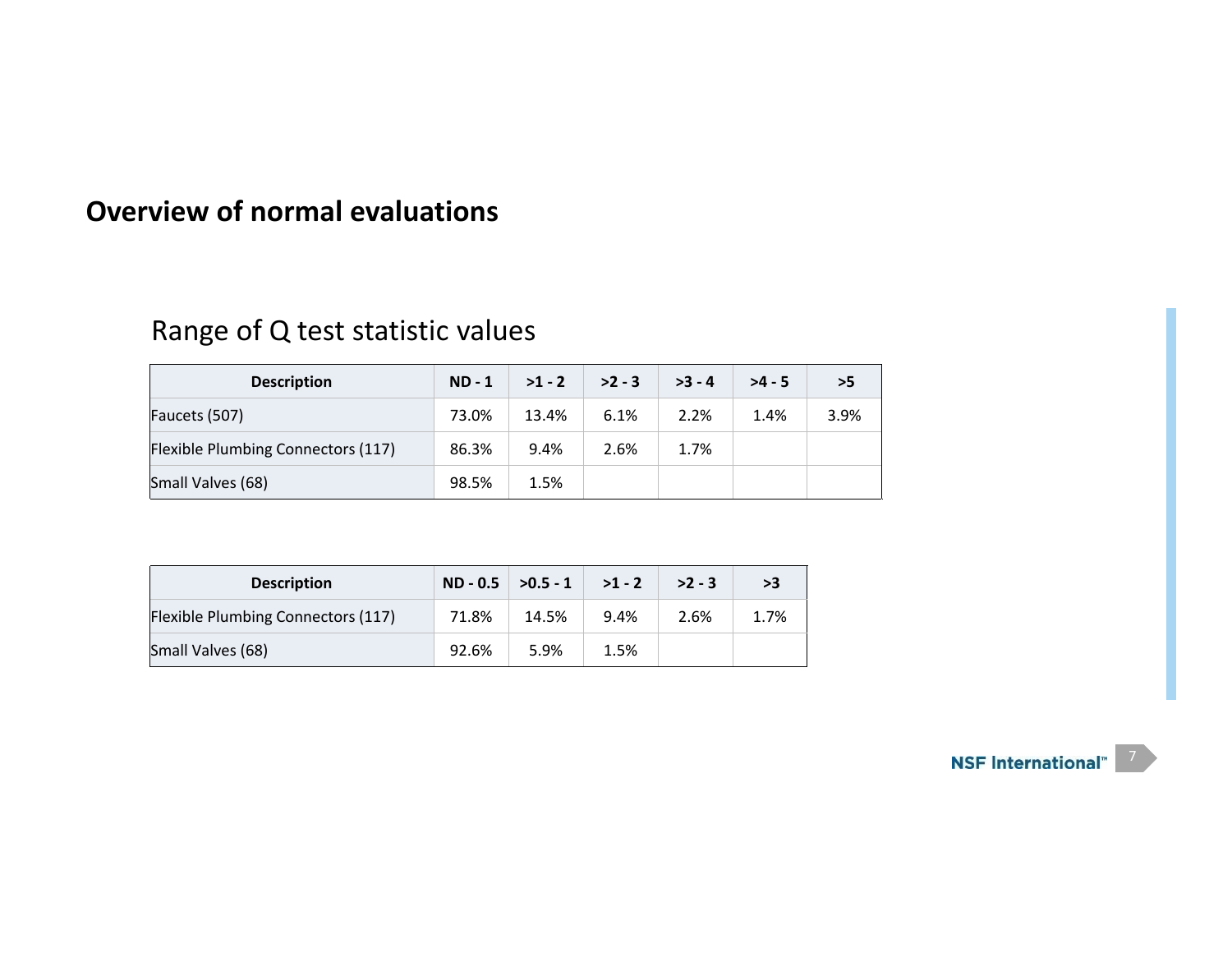# **Re‐expressing results as ug released**

Lead Released During Exposure (ug) =Lab Result (ug/L) \*Cold Side Volume (L)

## **Example of faucet with 0.2 L CSV** (Q was 7.6 ‐ Failed):

### **Lab Result (ug/L**)

| Rep ID | DAY3      | DAY4           | DAY5 | <b>DAY10</b> | <b>DAY11</b>      | DAY12 | DAY17 | <b>DAY18</b> | <b>DAY19</b> |
|--------|-----------|----------------|------|--------------|-------------------|-------|-------|--------------|--------------|
|        | דר<br>ر ے | $\lnot$<br>ر ے | 23   | 20           | $\mathbf{a}$<br>ے | 20    | 18    | 18           | ŽŽ           |
|        | 41        | 32             | 29   | 22           | 26                |       | 17    | 18           | 17           |
|        | 18        | 16             | 15   | 15           | 15                | 14    | ∸∸    | ᅩ            | 13           |

### **Dose (ug**)

| Rep ID | DAY3 | DAY4 | DAY5 | <b>DAY10</b> | DAY11 | <b>DAY12</b> | DAY17 | DAY18 | <b>DAY19</b> |
|--------|------|------|------|--------------|-------|--------------|-------|-------|--------------|
|        | 5.4  | J.4  | 4.6  |              | 4.4   |              | 3.b   | 3.6   | 4.4          |
|        | o.z  | b.4  | 5.8  | 4.4          | ے.د   | 4.2          | 3.4   | 3.6   | 3.4          |
|        | 3.6  | ے.د  |      |              |       | 2.8          | 2.4   | 2.6   | 2.b          |

### **Average Dose (ug**)

| DAY3      | DAY4 | DAY5 | <b>DAY10</b> | <b>DAY11</b> | <b>DAY12</b> | DAY17 | <b>DAY18</b> | DAY19 |
|-----------|------|------|--------------|--------------|--------------|-------|--------------|-------|
| <u>.,</u> | J.U  | د.+  | റ<br>၁.ဝ     | 4.∠          | J.,          | ـ . ـ | د.د          |       |

#### NSF International™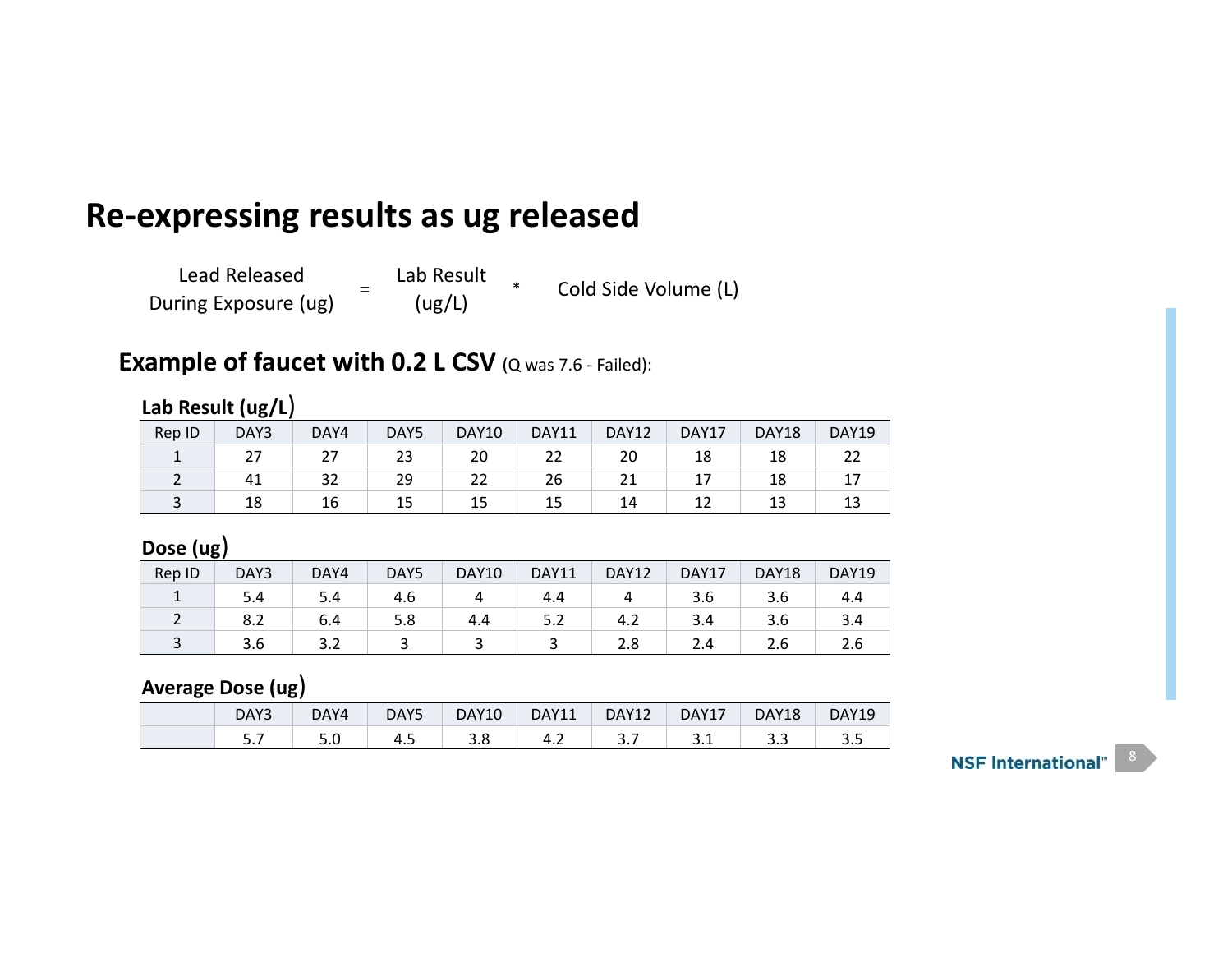# **Concentration versus Dose**

**When known concentration (ug/L) and volume (L), corresponding dose (ug)**

| Concentration of lead in<br>water (ug/L)       | <b>Volume of Water</b><br>Consumed (L) | Dosage of lead<br>consumed (L) |  |  |
|------------------------------------------------|----------------------------------------|--------------------------------|--|--|
| 15 $\frac{\text{u} \times \text{u}}{\text{u}}$ |                                        | 15 <sub>ug</sub>               |  |  |
| $15 \text{ ug/L}$                              | 0.5                                    | 7.5 ug                         |  |  |

#### **When known dose (ug), corresponding concentration (ug/L) based on volume (L)**

| Dosage of lead released<br>from device (ug) | Volume of water dosage<br>released into (L) | <b>Concentration of</b><br>lead in water (ug/L) |
|---------------------------------------------|---------------------------------------------|-------------------------------------------------|
| 5 ug                                        | 1                                           | 5 $\mu$ g/L                                     |
| 5 ug                                        | 0.25                                        | $20 \text{ ug/L}$                               |
| 1 <sub>ug</sub>                             | 1                                           | $1$ ug/L                                        |
| 1 <sub>ug</sub>                             | 0.25                                        | $4$ ug/L                                        |
| 0.5 <sub>ug</sub>                           | 1                                           | $0.5 \text{ ug/L}$                              |
| 0.5 <sub>ug</sub>                           | 0.25                                        | $2$ ug/L                                        |
| $0.25$ ug                                   | 1                                           | $0.25$ ug/L                                     |
| $0.25$ ug                                   | 0.25                                        | $1 \text{ ug/L}$                                |

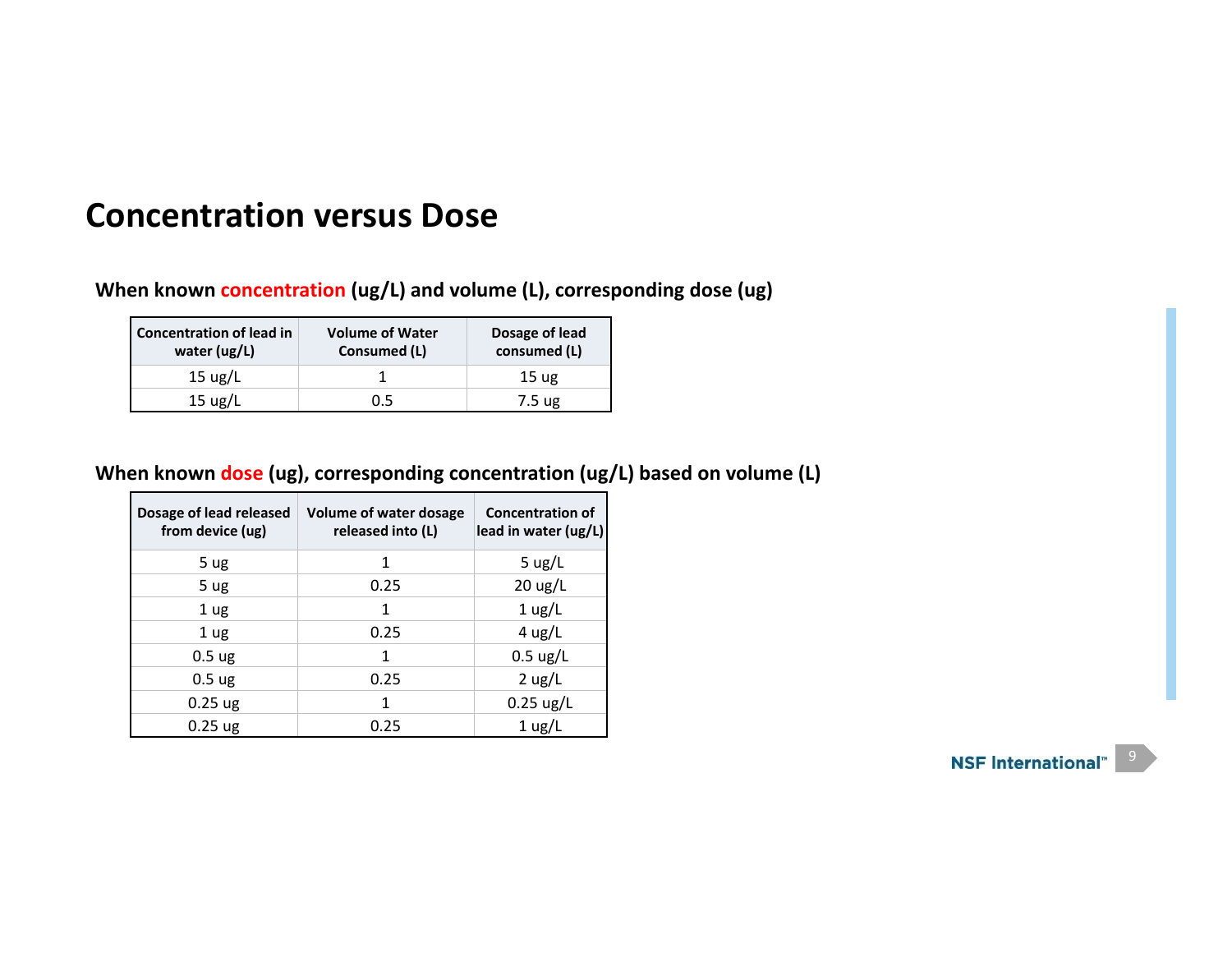## **Limitations due to analytical reporting limits**

## **Example of faucet with some non-detectable <sup>1</sup> results (CSV = 0.25 L):**

### **Lab Result (ug/L**)

| Rep ID | DAY3 | DAY4  | DAY5  | DAY10 | DAY11 | <b>DAY12</b> | DAY17 | DAY18 | DAY19 |
|--------|------|-------|-------|-------|-------|--------------|-------|-------|-------|
|        | ∸    |       | ND(1) | ND(1) | ND(1) | ND(1)        | ND(1) | ND(1) | ND(1) |
|        |      | ND(1) | ND(1) | ND(1) | ND(1) | ND(1)        | ND(1) | ND(1) | ND(1) |
|        |      |       | ND(1) | ND(1) | ND(1) | ND(1)        | ND(1) | ND(1) | ND(1) |

### **Dose (ug**) – ND results are assumed to be up to the DL

| Rep ID    | DAY3 | DAY4 | DAY5 | <b>DAY10</b> | DAY11 | DAY12 | DAY17 | DAY18 | DAY19 |
|-----------|------|------|------|--------------|-------|-------|-------|-------|-------|
| $1 \quad$ | 0.5  | 0.25 | 0.25 | 0.25         | 0.25  | 0.25  | 0.25  | 0.25  | 0.25  |
|           | 0.25 | 0.25 | 0.25 | 0.25         | 0.25  | 0.25  | 0.25  | 0.25  | 0.25  |
|           | 0.5  | 0.5  | 0.25 | 0.25         | 0.25  | 0.25  | 0.25  | 0.25  | 0.25  |

### **Average Dose (ug**)

| DAY3 | DAY4 | DAY5 | DAY <sub>10</sub> | DAY11 | DAY12 | DAY17 | DAY18 | <b>DAY19</b> |
|------|------|------|-------------------|-------|-------|-------|-------|--------------|
| 0.42 | 0.33 | 0.25 | 0.25              | 0.25  | 0.25  | 0.25  | 0.25  |              |

Analytical reporting limits can restrict ability to report accurate doses on low lead emitting devices.

 $1$  ND(1): Non-detectable at a reporting limit of 1 ug/L

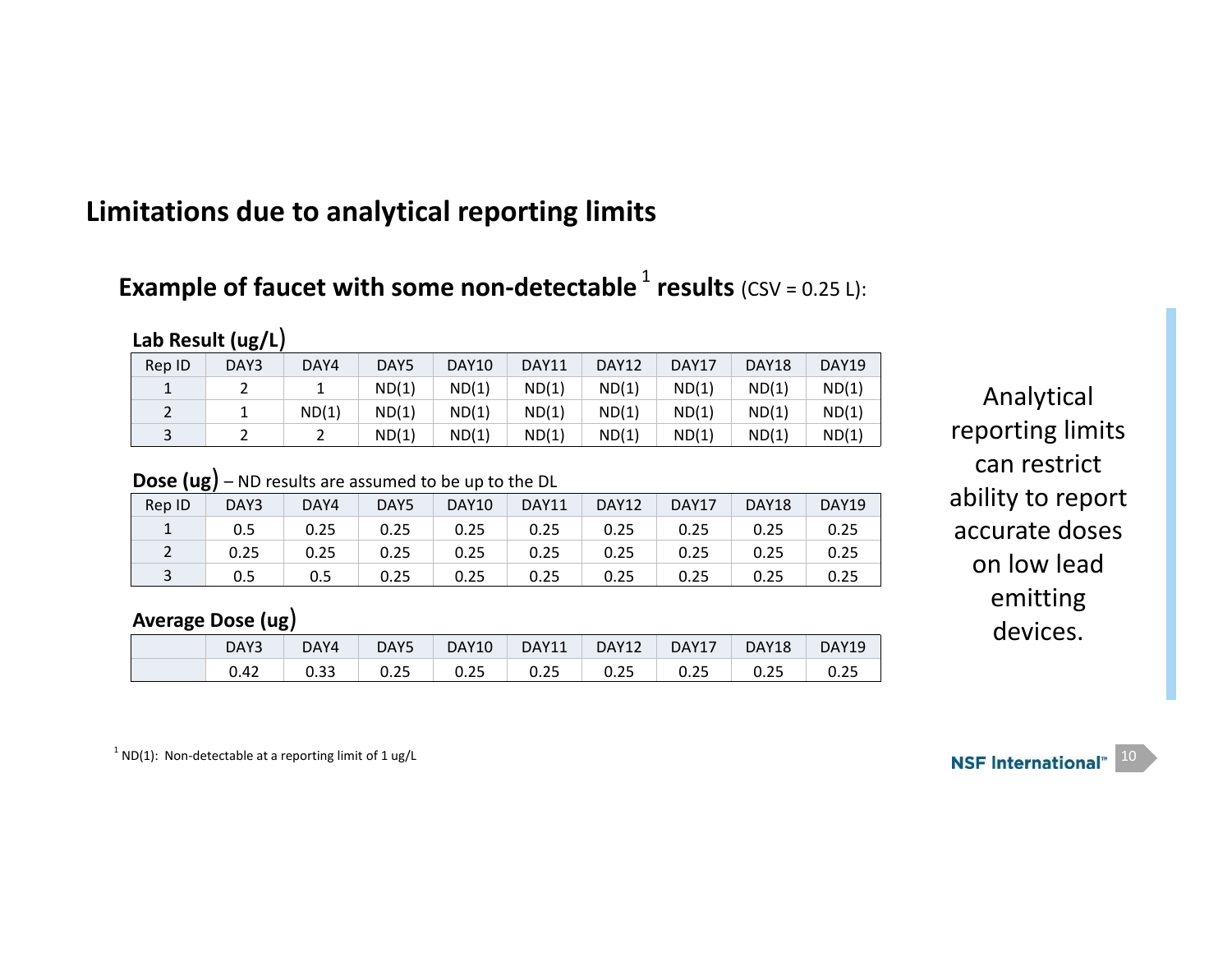## **Limitations due to analytical reporting limits**

Potential dose release reporting limits (ug) based on analytical reporting limits (RL)

| Cold Side<br>Volume (mL) | If Pb<br>$RL = 0.5$ ug/L | If Pb<br>$RL = 1.0$ ug/L |
|--------------------------|--------------------------|--------------------------|
| $0 - 50$                 | 0.025                    | 0.05                     |
| $> 50 - 500$             | 0.25                     | 0.5                      |
| $> 500 - 1,000$          | 0.5                      |                          |

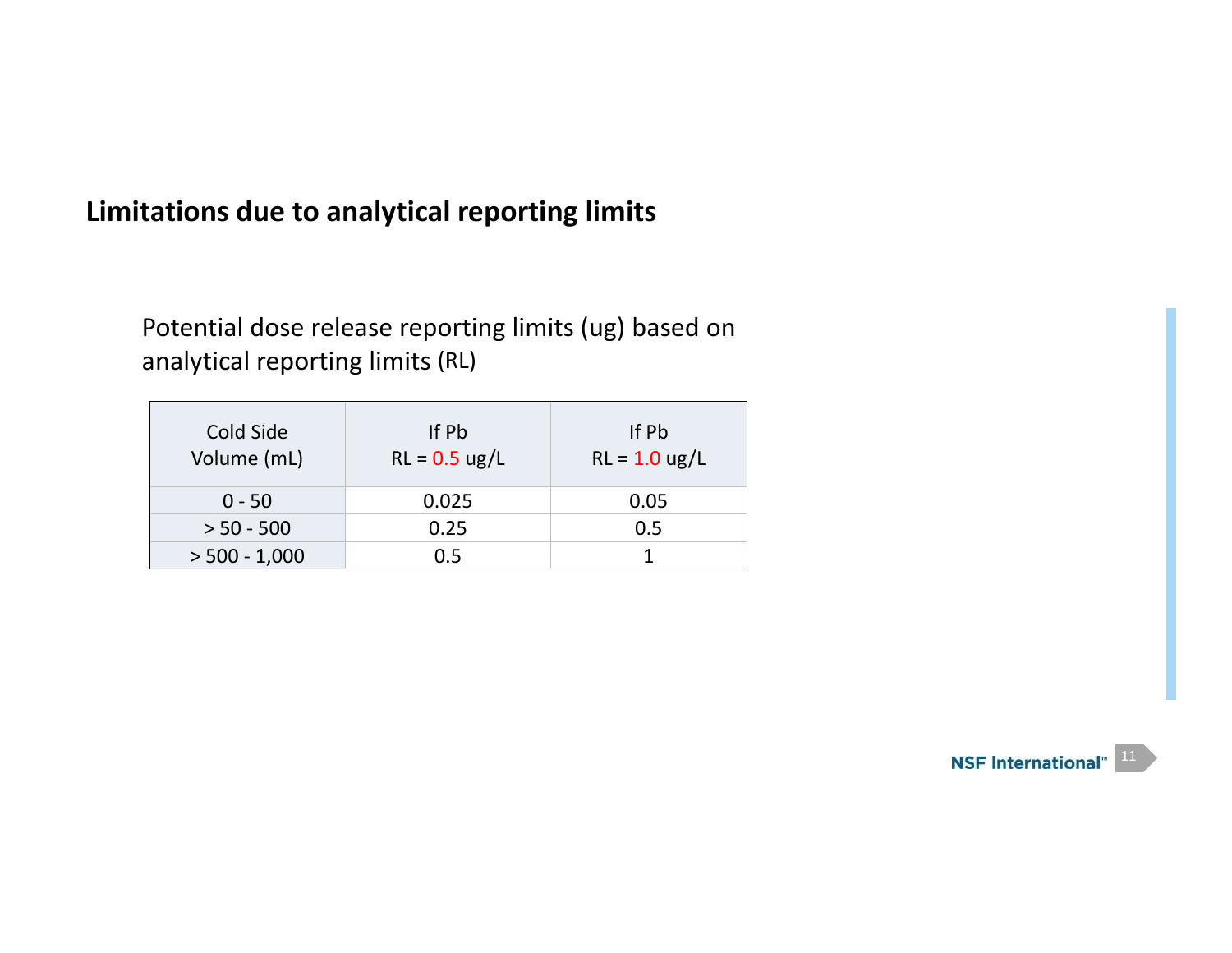# **Concentration versus Dose**

**When known concentration (ug/L) and volume (L), corresponding dose (ug)**

| Concentration of lead in<br>water (ug/L) | <b>Volume of Water</b><br>Consumed (L) | Dosage of lead<br>consumed (L) |  |  |
|------------------------------------------|----------------------------------------|--------------------------------|--|--|
| 15 $\mu$ g/L                             |                                        | 15 <sub>ug</sub>               |  |  |
| $15 \text{ ug/L}$                        | 0.5                                    | 7.5 ug                         |  |  |

#### **When known dose (ug), corresponding concentration (ug/L) based on volume (L)**

| Dosage of lead released<br>from device (ug) | Volume of water dosage<br>released into (L) | <b>Concentration of</b><br>lead in water (ug/L) |
|---------------------------------------------|---------------------------------------------|-------------------------------------------------|
| 5 ug                                        | 1                                           | 5 $\mu$ g/L                                     |
| 5 ug                                        | 0.25                                        | $20 \text{ ug/L}$                               |
| 1 <sub>ug</sub>                             | 1                                           | $1$ ug/L                                        |
| 1 <sub>ug</sub>                             | 0.25                                        | $4$ ug/L                                        |
| 0.5 <sub>ug</sub>                           | 1                                           | $0.5 \text{ ug/L}$                              |
| 0.5 <sub>ug</sub>                           | 0.25                                        | $2$ ug/L                                        |
| $0.25$ ug                                   | 1                                           | $0.25$ ug/L                                     |
| $0.25$ ug                                   | 0.25                                        | $1 \text{ ug/L}$                                |

Analytical reporting limits could limit ability to attest to these lower doses if NDs are evaluated as if the RL.

NSF International™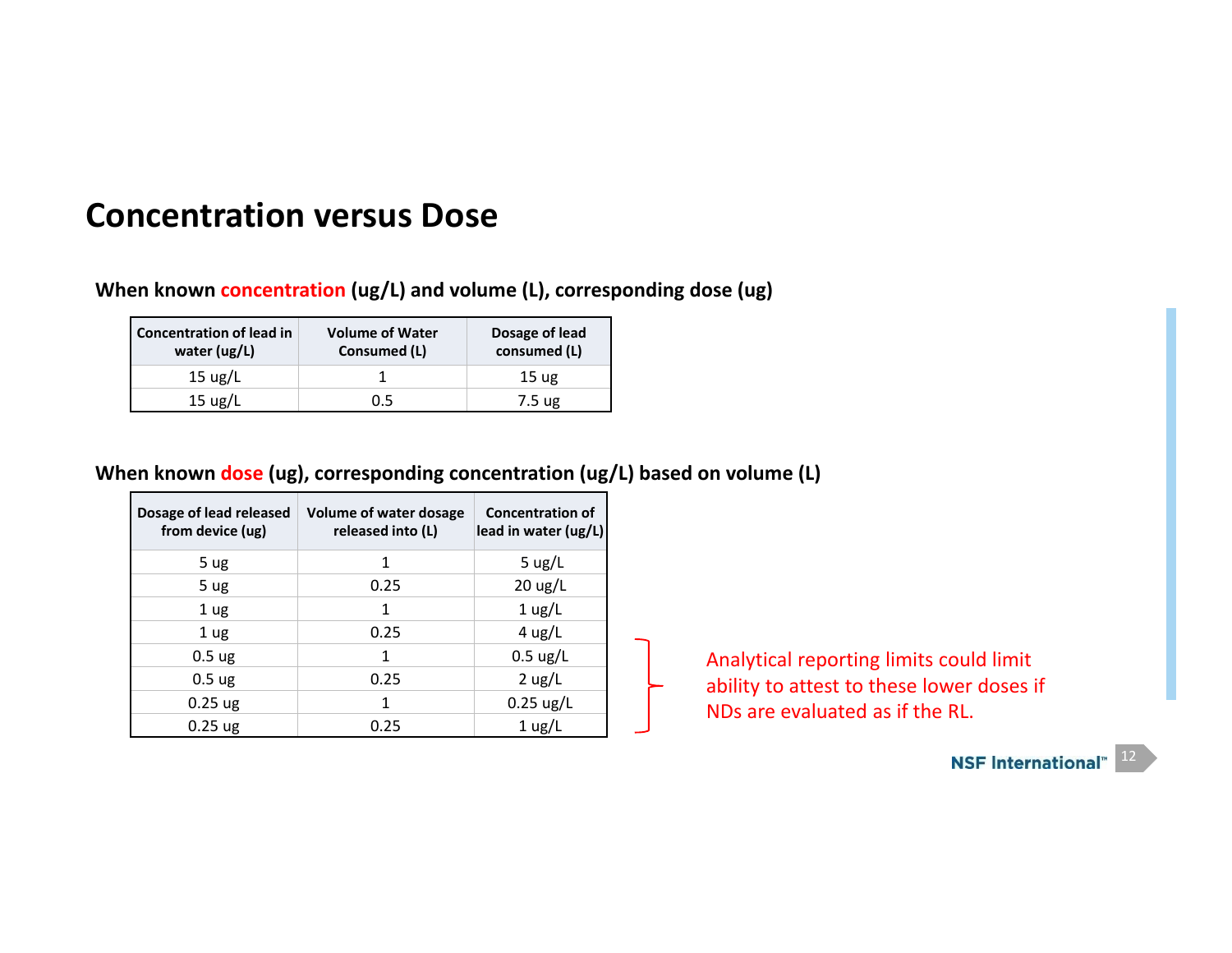

### **Evaluation of lead released by day during exposure in ug**

#### Data for chart (% complying)

| Alternate Day Day Day Day Day Day Day Day Day<br>Criterion 3 |    |  |  |  |                            | 4 5 10 11 12 17 18 19         |
|--------------------------------------------------------------|----|--|--|--|----------------------------|-------------------------------|
| $0.5$ ug                                                     |    |  |  |  | 38 44 48 61 65 68 74 75 77 |                               |
| 1 <sub>ug</sub>                                              | 61 |  |  |  |                            | 66 70 81 83 85 89 91 91       |
| 3 <sub>ug</sub>                                              | 89 |  |  |  |                            | 92 94 98 98 98 99 100 100     |
| 5 ug                                                         | 95 |  |  |  |                            | 98 98 100 100 100 100 100 100 |

#### Associated Q Statistics for samples

|                                        |  | $ND-1$ >1 - 2 > 2 - 3 > 3 - 4 > 4 - 5 > 5 Total |  |  |
|----------------------------------------|--|-------------------------------------------------|--|--|
| Count 370 68 31 11 7 20 507            |  |                                                 |  |  |
| % 73.0% 13.4% 6.1% 2.2% 1.4% 3.9% 100% |  |                                                 |  |  |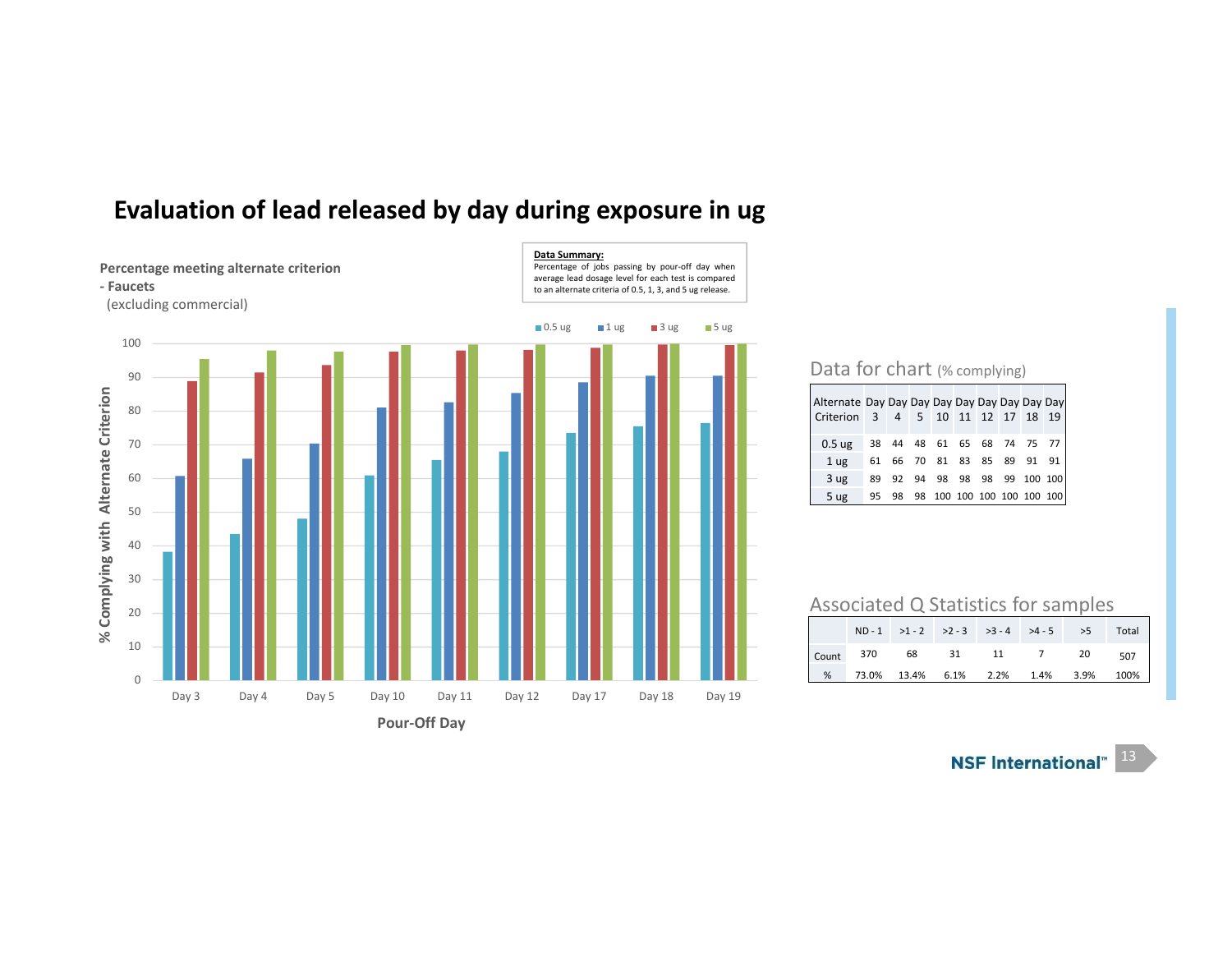## **Average Lead Release on Day 3 into Device**

**‐ Faucets** (excluding commercial)



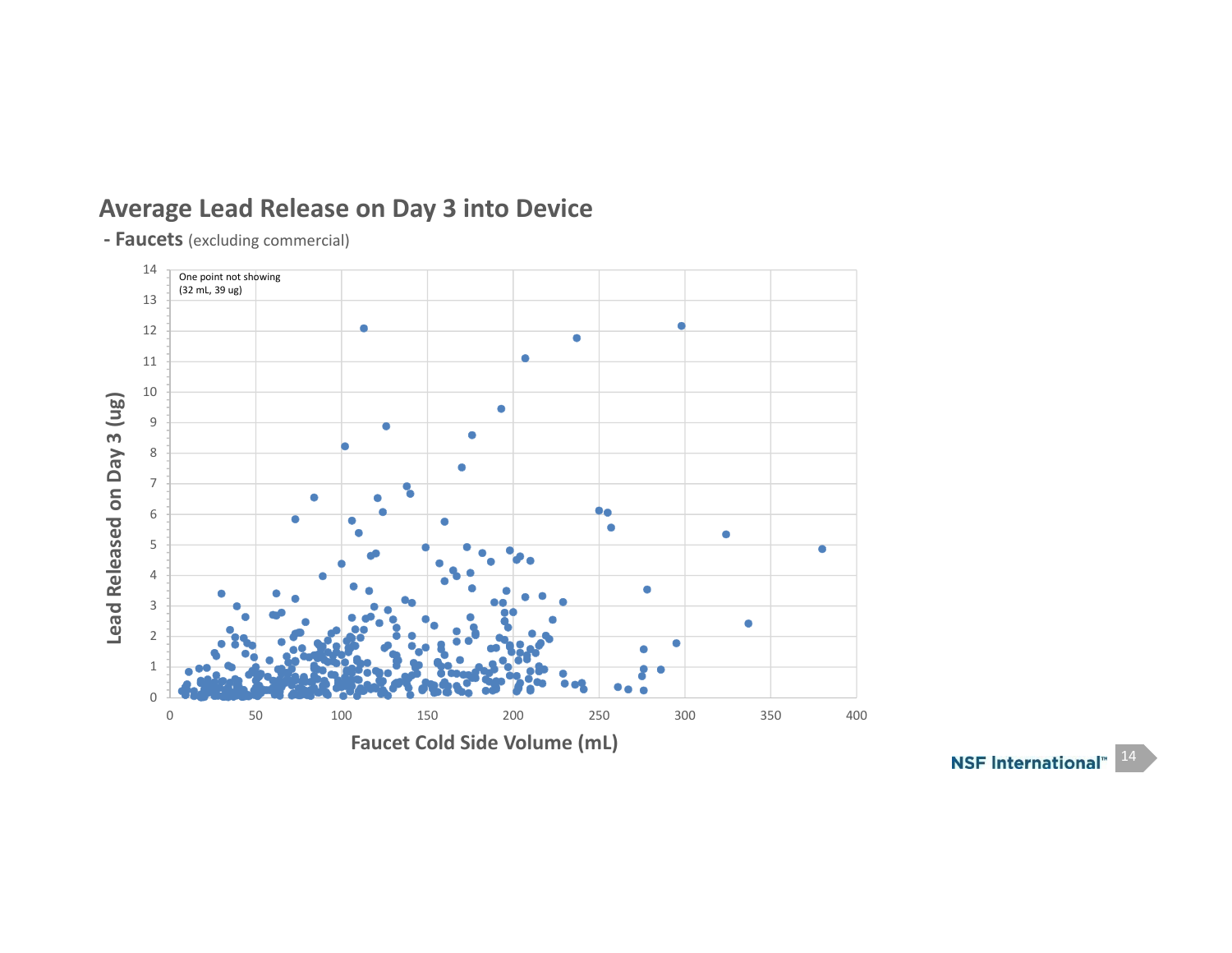

Day 3 Day 4 Day 5 Day 10 Day 11 Day 12 Day 17 Day 18 Day 19

**Pour‐Off Day**

0

### **Evaluation of lead released by day during exposure in ug**

#### Data for chart (% complying)

| Alternate Day Day Day Day Day Day Day Day Day<br>Criterion 3 4 5 10 11 12 17 18 19 |                            |    |                   |  |                      |                              |
|------------------------------------------------------------------------------------|----------------------------|----|-------------------|--|----------------------|------------------------------|
| $0.25$ ug                                                                          | 56 56 60 69 69 68 77 76 77 |    |                   |  |                      |                              |
| $0.5$ ug                                                                           | 67                         |    | 74 74 84 82 83 87 |  | 88 88                |                              |
| 1 <sub>ug</sub>                                                                    | 83                         | 85 |                   |  | 89 91 91 93 96 98 97 |                              |
| 3 <sub>ug</sub>                                                                    |                            |    |                   |  |                      | 95 96 97 99 99 99 99 100 100 |

#### Associated Q Statistics for samples

|       |                                   | $ND - 0.5 > 0.5 - 1 > 1 - 2 > 2 - 3 > 3$ |  | Total |
|-------|-----------------------------------|------------------------------------------|--|-------|
| Count |                                   | 84 17 11 3 2                             |  | 117   |
|       | % 71.8% 14.5% 9.4% 2.6% 1.7% 100% |                                          |  |       |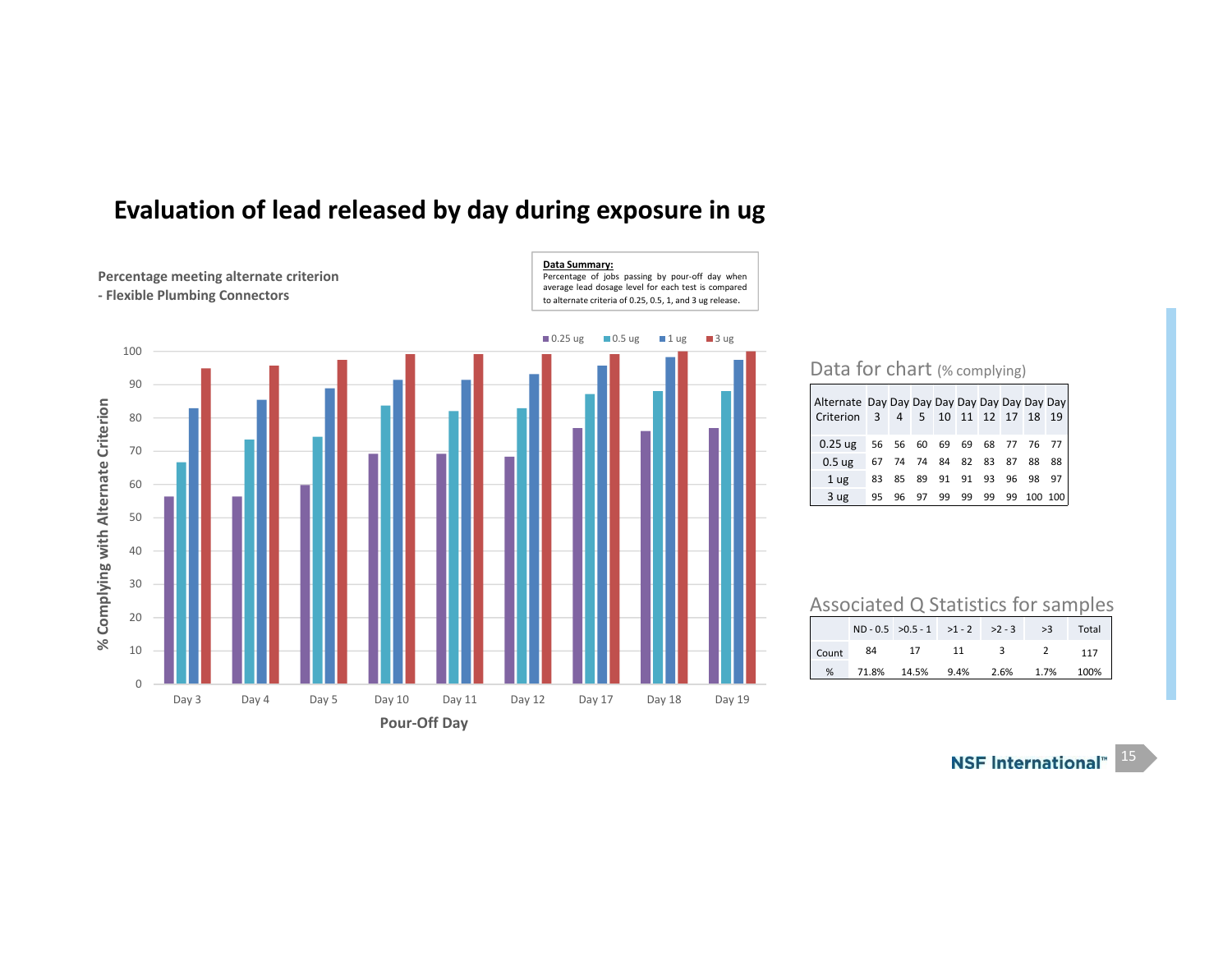

## **Average Lead Dose on Day 3 into Device**

**‐ Flexible Plumbing Connectors**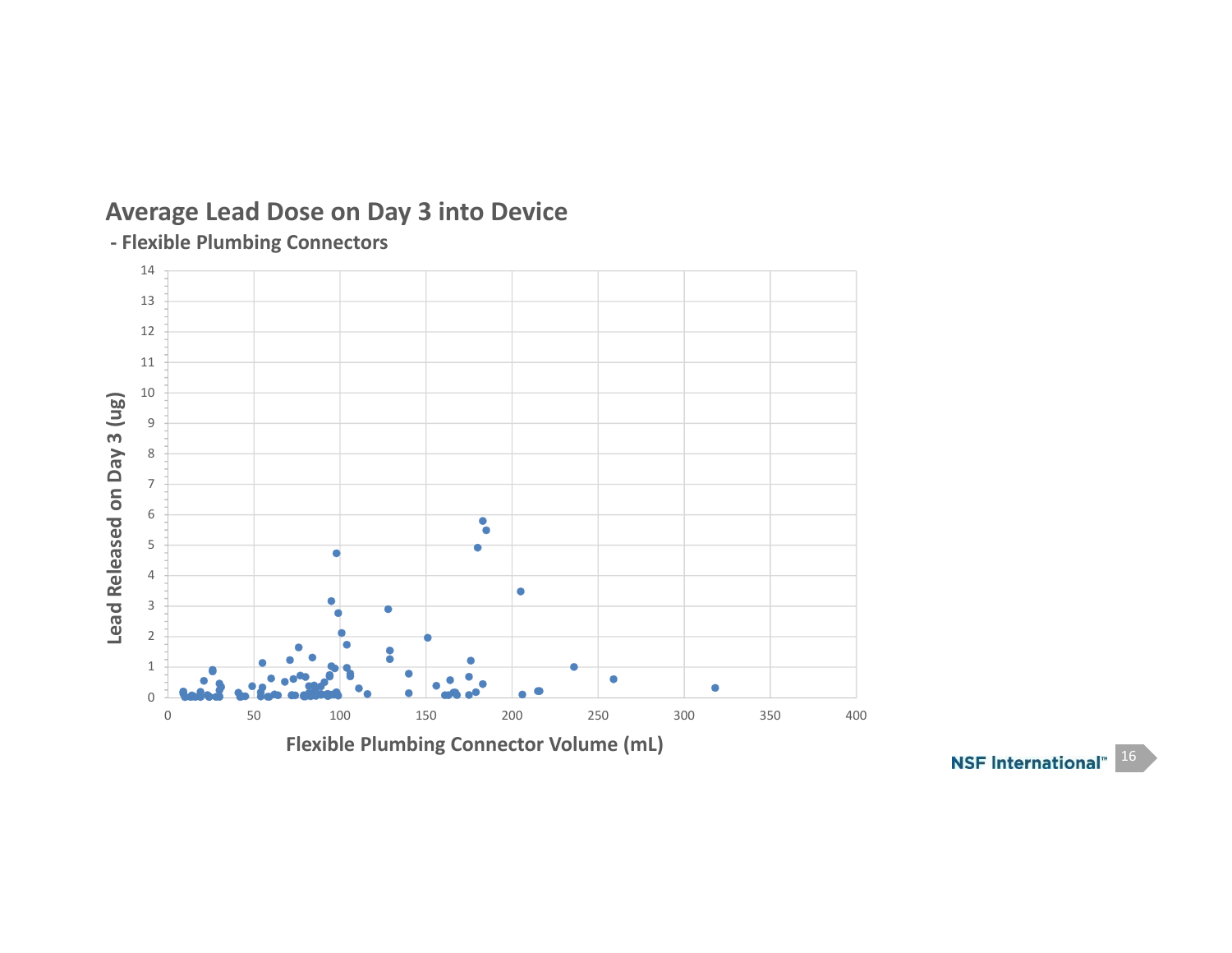



#### Data for chart (% complying)

| Alternate Day Day Day Day Day Day Day Day Day<br>Criterion | 3  |    |    |    |       | 4 5 10 11 12 17 18 |    |     | 19                      |
|------------------------------------------------------------|----|----|----|----|-------|--------------------|----|-----|-------------------------|
| $0.25$ ug                                                  | 91 | 90 | 93 | 94 | 94 96 |                    | 96 | 96  | 96                      |
| 0.5 <sub>ug</sub>                                          | 96 | 96 | 97 | 99 | 99    | 99                 | 99 | 99  | 99                      |
| 1 <sub>ug</sub>                                            |    | 99 | 99 | 99 | 99    | 99                 | 99 | 100 | 100                     |
| 3 ug                                                       |    |    | 99 |    |       |                    |    |     | 100 100 100 100 100 100 |

#### Associated Q Statistics for samples

|       |       | $ND - 0.5 > 0.5 - 1 > 1 - 2 > 2 - 3$ |      | >3 | Total |
|-------|-------|--------------------------------------|------|----|-------|
| Count | 63    |                                      |      |    | 68    |
| %     | 92.6% | 5.9%                                 | 1.5% |    | 100%  |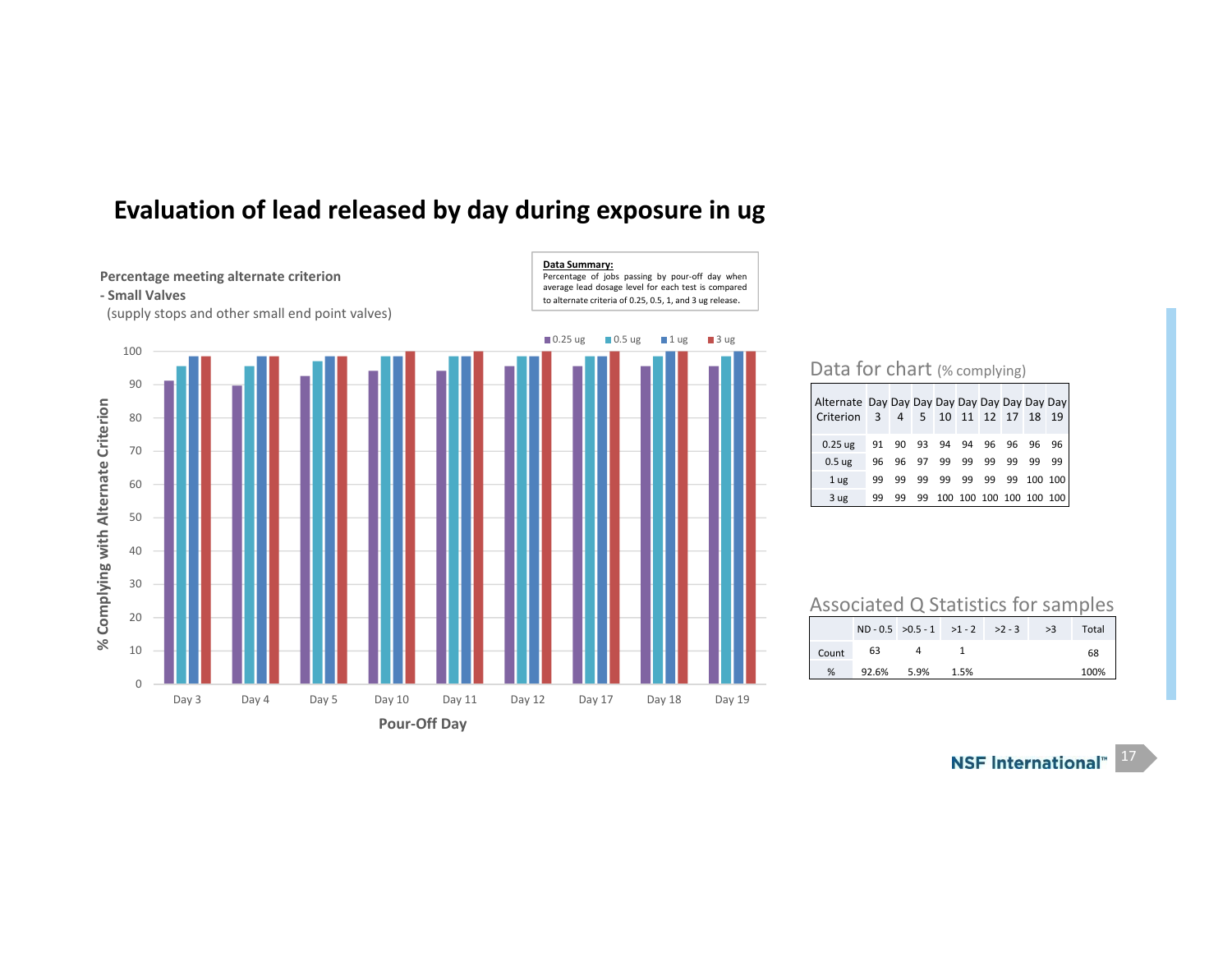

## **Average Lead Dose on Day 3 into Device**

(Volumes includes device and any connected tubing)